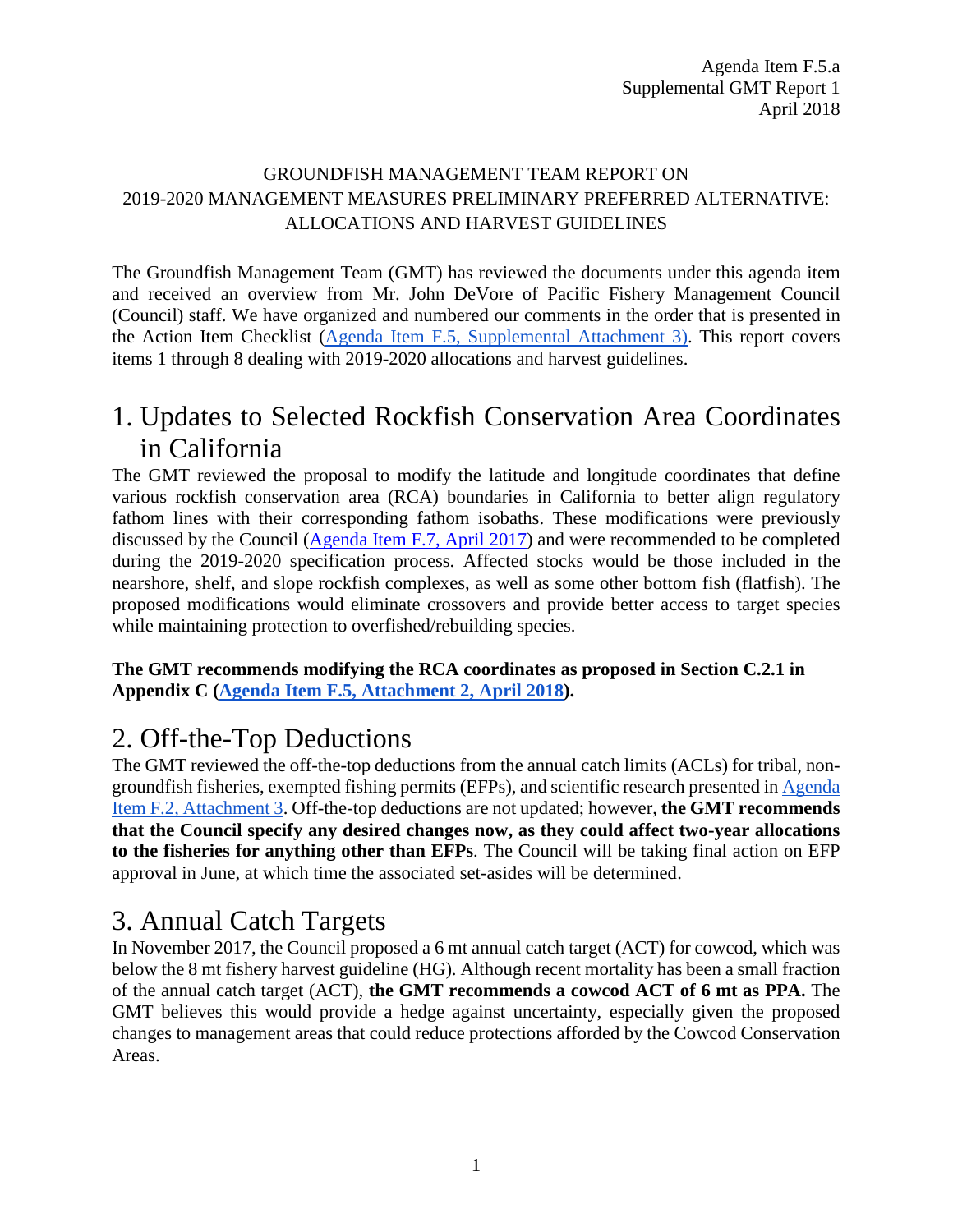## 4. Harvest Guidelines

### **Blackgill rockfish S of 40° 10' N. lat.**

**The GMT recommends a 159 mt fishery HG for blackgill rockfish within the slope rockfish complex south of 40° 10' N. lat. for 2019-2020, until Amendment 26 rulemaking is completed.** 

## **Blue/deacon rockfish S of 42° N. lat.**

Blue and deacon rockfishes south of 42° N. lat. have been managed with an HG within the deeper southern nearshore complex since 2009 to prevent overfishing while the stock status was in the precautionary zone. The 2017 stock assessment projects that the stock will be above the 40 percent depletion management target by 2019 [\(Agenda Item E.8., Attachment 9, September 2017\)](http://www.pcouncil.org/wp-content/uploads/2017/08/E8_Att9_BlueDeacon_FullDoc_E-Only_SEPT2017BB.pdf). **Therefore, the GMT does not recommend the use of an HG for blue/deacon rockfish south of 42° N. lat. within the southern Nearshore Rockfish complex.** 

# 5. Trawl, Non-Trawl Allocations

## **Cowcod**

**The GMT recommends the Council adopt the status quo 40 percent trawl and 60 percent non-trawl allocations for cowcod as PPA.** Recent catches in both sectors have been well below these allocations.

### **Yelloweye Rockfish**

Based on direction from the Council at its November 2017 meeting, the integrated analysis used the status quo (SQ) trawl and non-trawl allocations based on applying the 2017 percentages to each fishery (allocations, HGs, and shares) to establish the fishery HG for each ACL alternative [\(Table 1\)](#page-2-0). Under Agenda Item F.2, the Council selected Alternative 1 as their PPA for yelloweye rockfish ACLs (39 mt and 40 mt in 2019 and 2020, respectively), which is based on a spawning potential ratio of 70 percent.

Within the range of ACL alternatives, the Council could consider revising the trawl/non-trawl allocation proportions to address assessment and fishery uncertainty and volatility (i.e., off-thetop buffer to be used to cover sector overages inseason, or allocation of the full fishery HG to sectors) while addressing the needs of fishing communities through the routine and new management measures.

The GMT had extensive discussions on alternative trawl/non-trawl allocations (and resulting within-non-trawl allocations), including needs of the respective sectors, proposed management measure liberalizations, and the methods to buffer for uncertainty for these liberalizations. Ultimately, the GMT could not come up with an alternative trawl/non-trawl allocation as there are benefits with each ACL alternative resulting in higher allocations for all sectors. **Therefore, for all alternatives, the GMT recommends the Council adopt trawl/non-trawl allocations for yelloweye that are shown in Table 1 as PPA, which are based on status quo proportions from 2018.**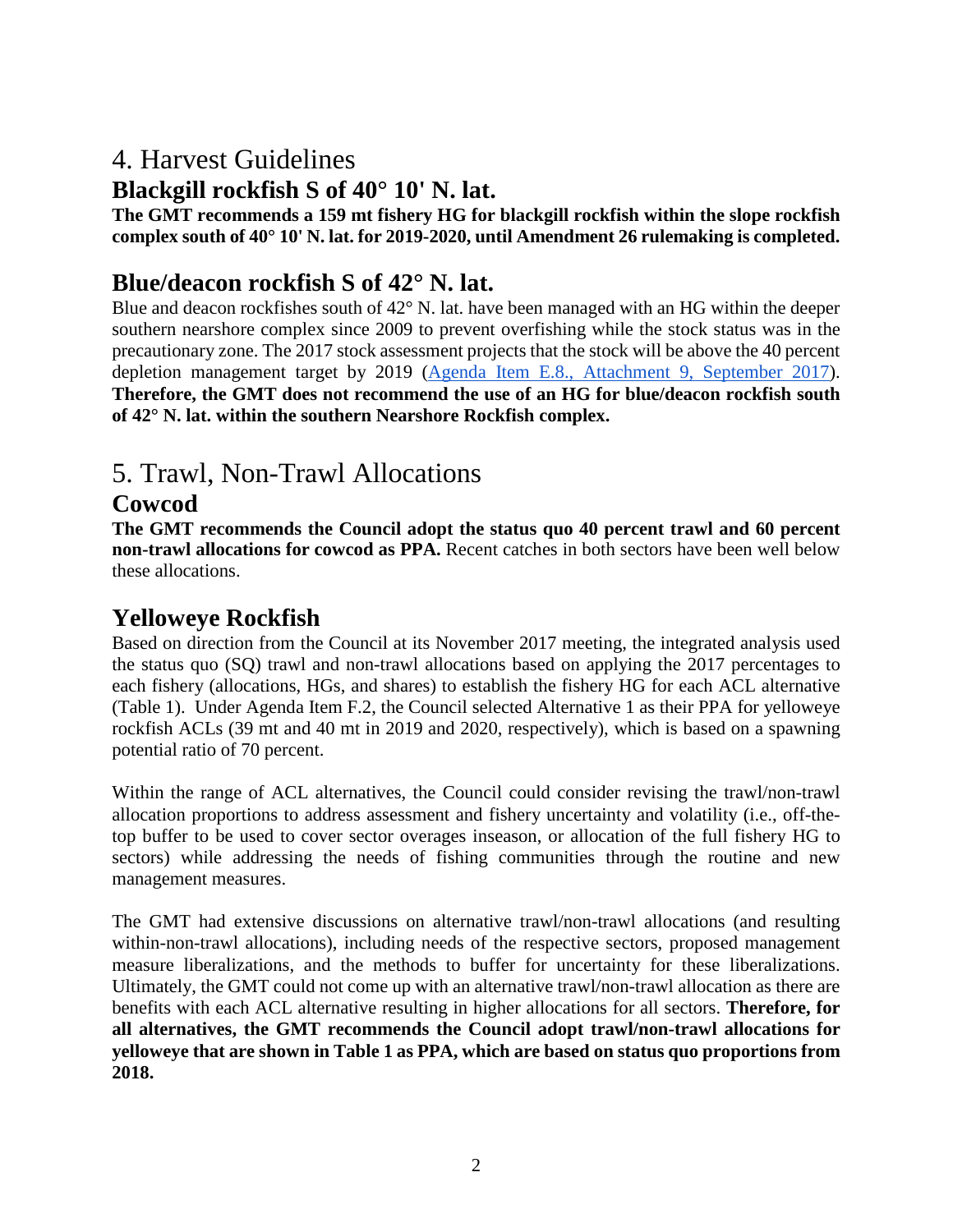<span id="page-2-0"></span>**Table 1. Alternative yelloweye rockfish ACLs and corresponding time required to rebuild, resulting fishery allocations based on using status quo ratios from 2017, and relationship between the fishery allocations and projected 2019 mortality for each sector, based on status quo regulations.** 

|                   | <b>Allocations</b> (mt) |                                                      |                                       |                  |                                                         |
|-------------------|-------------------------|------------------------------------------------------|---------------------------------------|------------------|---------------------------------------------------------|
|                   | <b>Baseline</b><br>2017 | <b>YE ACL Alternatives for 2019</b>                  |                                       |                  |                                                         |
|                   |                         | <b>No Action</b><br><b>Default</b><br><b>SPR 76%</b> | Alt <sub>1</sub><br><b>SPR</b><br>70% | Alt 2 SPR<br>65% |                                                         |
| <b>ACL</b>        | 20                      | 29                                                   | 39                                    | 48               | <b>Projected 2019 mortality</b><br>$(w / SQ$ 2017 regs) |
| <b>Fishery HG</b> | 14.6                    | 23.1                                                 | 33.1                                  | 42.1             | Total = $12.6$ mt                                       |
| <b>Trawl</b>      | 1.1                     | 1.9                                                  | 2.7                                   | 3.4              | Trawl total $= 0.2$ mt                                  |
| At-sea            | $\overline{0}$          | $\overline{0}$                                       | $\overline{0}$                        | $\overline{0}$   | $\overline{0}$                                          |
| Shorebased IFQ    | 1.1                     | 1.9                                                  | 2.7                                   | 3.4              | 0.2                                                     |
| Non-trawl         | 13.1                    | 21.2                                                 | 30.5                                  | 38.8             | Non-trawl total $= 12.4$                                |
| Non-nearshore     | 0.8                     | 1.1                                                  | 1.6                                   | 2.1              | 0.8                                                     |
| Nearshore         | 2.1                     | 3.2                                                  | 4.6                                   | 5.9              | 1.4                                                     |
| ---OR Share       | 1.4                     | 2.3                                                  | 3.4                                   | 4.3              | 0.9                                                     |
| ---CA Share       | 0.7                     | 0.9                                                  | 1.3                                   | 1.6              | 0.5                                                     |
| <b>WA Rec</b>     | 3.3                     | 5.5                                                  | 7.9                                   | 10               | 3.2                                                     |
| OR Rec            | 3                       | 4.9                                                  | 7.1                                   | 9                | 3.7                                                     |
| <b>CA</b> Rec     | 3.9                     | 6.5                                                  | 9.3                                   | 11.8             | 3.3                                                     |

However, the GMT does provide the following thoughts if the Council wishes to consider deviating from the status quo allocation proportions. The GMT believes that these allocation decisions would be best addressed by the Council after other advisory bodies and members of the public provide input.

#### **Individual Fishing Quota**

Shorebased individual fishing quota (IFQ) participants provided public comment during the Catch Shares Review public hearings that low IFQ allocations of yelloweye rockfish constrain their ability to catch healthy and underutilized stocks. The primary constraint does not appear to be the annual vessel limits, but rather the stockpiling of limited quota pounds (QP); many quota shareholders are allocated 10 QP or less of yelloweye rockfish. Higher allocations would result in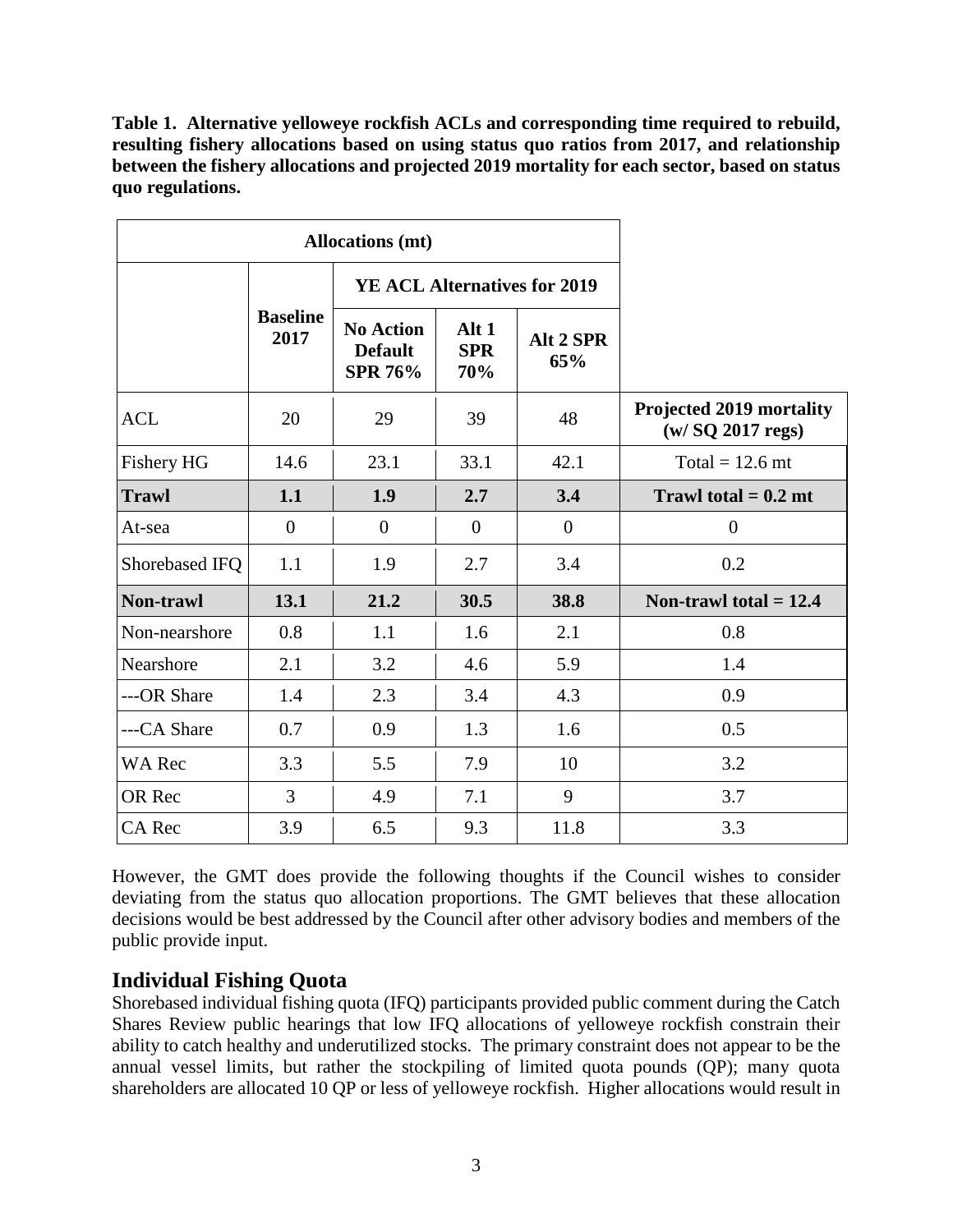increased supply of QP and likely promote willingness to trade, which would better enable targeting of healthy stocks with reduced consequences of yelloweye bycatch events.

### **Limited Entry Fixed Gear and Open Access (non-nearshore and nearshore)**

There is considerable interest in increasing attainments of underutilized northern lingcod, and midwater rockfishes coastwide (i.e., bocaccio, chilipepper, widow, yellowtail, canary, and vermilion rockfish). These species are constrained by the non-trawl RCA and low trip limits, which are used to minimize impacts to yelloweye rockfish. Although there are proposals to reopen portions of the non-trawl RCA and increase trip limits for 2019-2020, attainments are still expected to remain low since the liberalizations are modest. Higher allocations of yelloweye rockfish could provide greater liberalizations in the future that could further increase attainments.

### **Recreational Fisheries**

Recreational sectors in all three states have been significantly restricted by yelloweye rockfish (e.g., depth restrictions, shorter season lengths). Increasing the allocation to these sectors could minimize restrictions, provide access to underutilized species, such as lingcod and midwater rockfish, and increase recreational fishing opportunities. Additional yelloweye rockfish would also create a buffer between projected catch estimates and state-specific HGs that would provide relief to stakeholders and managers relative to concerns about potential closures or other inseason changes needed to keep catch within HGs. These buffers may become more important as the stock rebuilds and yelloweye rockfish encounters likely increase.

## **Bocaccio**

**The GMT recommends the Council adopt the status quo 39 percent trawl and 61 percent non-trawl allocations for bocaccio as PPA** since recent catches have been well below these allocations.

## **Big Skate**

**The GMT recommends the Council select the status quo 95 percent trawl and 5 percent nontrawl allocation for big skate as PPA** since this would provide for non-trawl removals and allow greater utilization by the trawl sectors.

## **Canary Rockfish**

Similar to yelloweye rockfish, status quo fishery proportions (i.e., no change to at-sea and applying 2017 ratios to all others) were used as a starting point for analysis, and alternative allocations could be developed based on the results.

As a reminder, the approach used for the 2017-2018 fishery allocations was to first address and buffer the "needs" of the non-trawl and at-sea sectors, then to allocate the remainder to the shorebased IFQ sector to reduce potential bycatch constraints that could result from increasing attainments of healthy underutilized shelf stocks. Even with proposed liberalizations in the Washington and California recreational fisheries, there are no projected constraints to the trawl or non-trawl fisheries based on the status quo proportions. Therefore, **the GMT recommends the Council adopt a trawl allocation of 1,001.8 mt (2019) and 942.5 mt (2020) and a non-trawl allocation of 384.1 mt (2019) and 361.4 mt (2020) for canary rockfish as PPA.**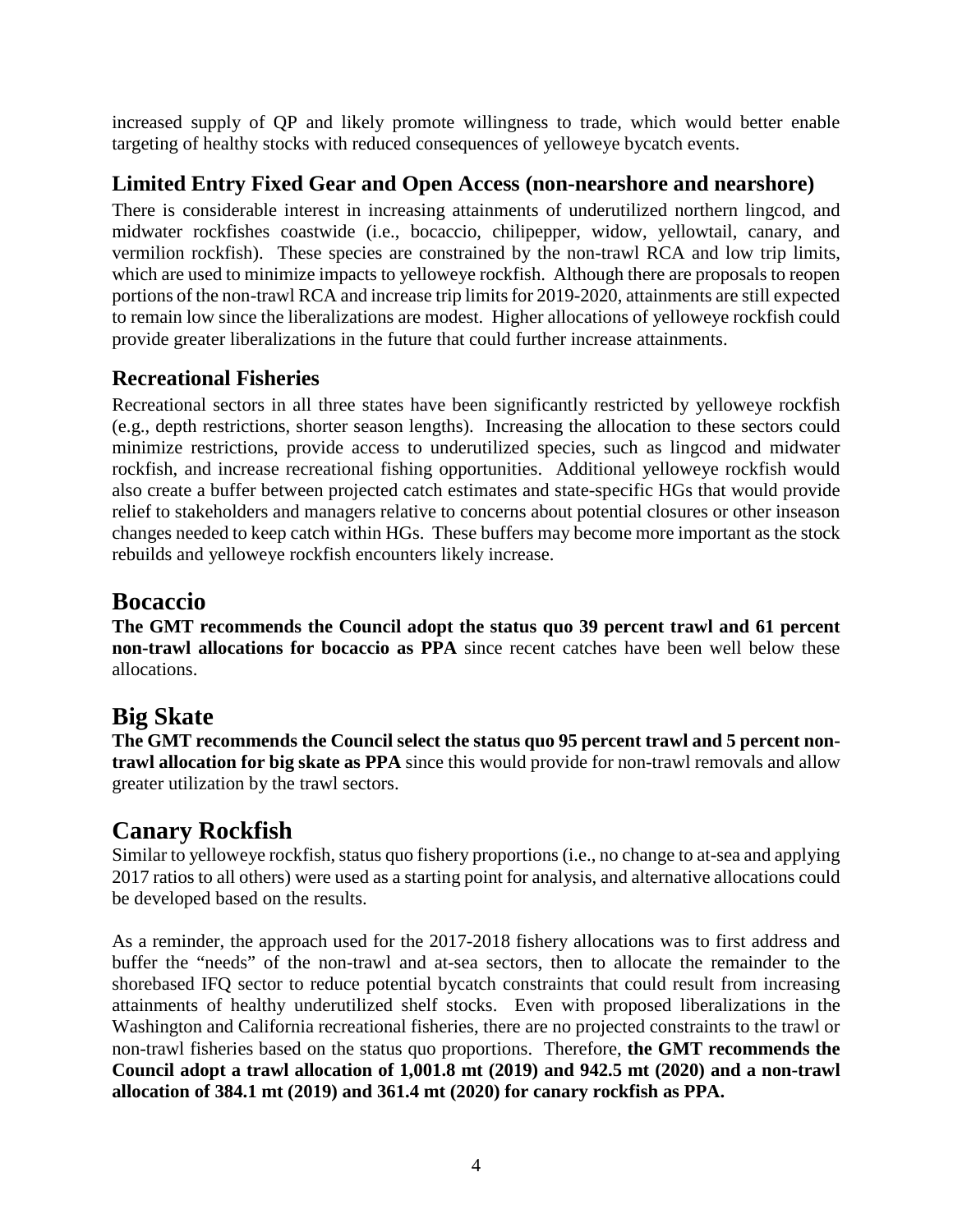## **Longnose Skate**

**The GMT recommends the Council select the status quo 90 percent trawl and 10 percent non-trawl allocation for longnose skate as PPA** since the allocation has covered recent years' catches by both sectors.

## **Minor Shelf Rockfish Complex North of 40° 10' N. lat.**

**The GMT recommends the Council adopt the status quo 60.2 percent trawl and 39.8 percent non-trawl allocations for the Shelf Rockfish complex north of 40° 10' N. lat. as PPA** since both sectors have been well below their allocations in recent years.

## **Minor Shelf Rockfish Complex South of 40° 10' N. lat.**

**The GMT recommends the Council adopt the status quo 12.2 percent trawl and 87.8 percent non-trawl allocations for the Shelf Rockfish complex south of 40° 10' N. lat. as PPA** since both sectors have been well below their allocations in recent years.

## 6. Within-Trawl Allocations

Widow rockfish is a formally allocated Amendment 21 species, and its allocation will be automatically implemented. Canary rockfish is a two-year allocated species (described above in Action Item #5), and therefore the within-trawl allocations are dependent on the trawl/non-trawl allocation. **The GMT recommends the Council adopt a within-trawl allocation for canary rockfish of 946.9 mt (2019) and 887.8 mt (2020) to the shorebased IFQ sector, 16 mt each year to the catcher/processor (CP) sector, and 30 mt each year to the mothership (MS) sector for the PPA.** Those values are not expected to constrain the at-sea whiting sectors, given that removals over the past ten years have been well below those allocations (Table 12; [Agenda Item](https://www.pcouncil.org/wp-content/uploads/2017/11/F9a_Sup_GMT_Rpt3_NOV2017BB.pdf)  [F.9.a., Supplemental GMT Report 3, November 2017\)](https://www.pcouncil.org/wp-content/uploads/2017/11/F9a_Sup_GMT_Rpt3_NOV2017BB.pdf).

# 7. Within-Trawl, At-Sea Set-Asides

Unlike set-asides that are taken as off-the-top deductions after setting the ACL, set-asides for some species are taken from the trawl allocation to accommodate bycatch in the at-sea whiting fishery. Like other set-asides, these impacts are not managed inseason, so the set-aside amounts need to be large enough to accommodate anticipated catch. Additionally, Amendment 21-3 to the Groundfish Fishery Management Plan (FMP) changed the management of darkblotched rockfish and Pacific ocean perch (POP) in the at-sea sectors from allocations to set-asides. The values listed in [Table](#page-6-0) [2](#page-6-0) below for darkblotched rockfish and POP represent the sector-specific set asides determined by the Amendment 21 formula. Species with at-sea sector set-asides will be managed on an annual basis unless a harvest specification is at risk of being exceeded, unforeseen impacts occur within another fishery, or conservation concerns develop. In all of these cases, inseason action may be taken.

As a reminder, the at-sea sectors exceeded their sablefish and shortspine thornyhead set-asides in 2017. The high exceedance of the sablefish set-aside was one of the factors that led to the exceedance of the 2017 ACL [\(Agenda Item H.8.a, Supplemental GMT Report 1, March 2018\)](https://www.pcouncil.org/wp-content/uploads/2018/03/H8a_Sup_GMT_Rpt1_Mar2018BB.pdf). A strong recruitment event may have been the primary cause of these high levels of bycatch, in which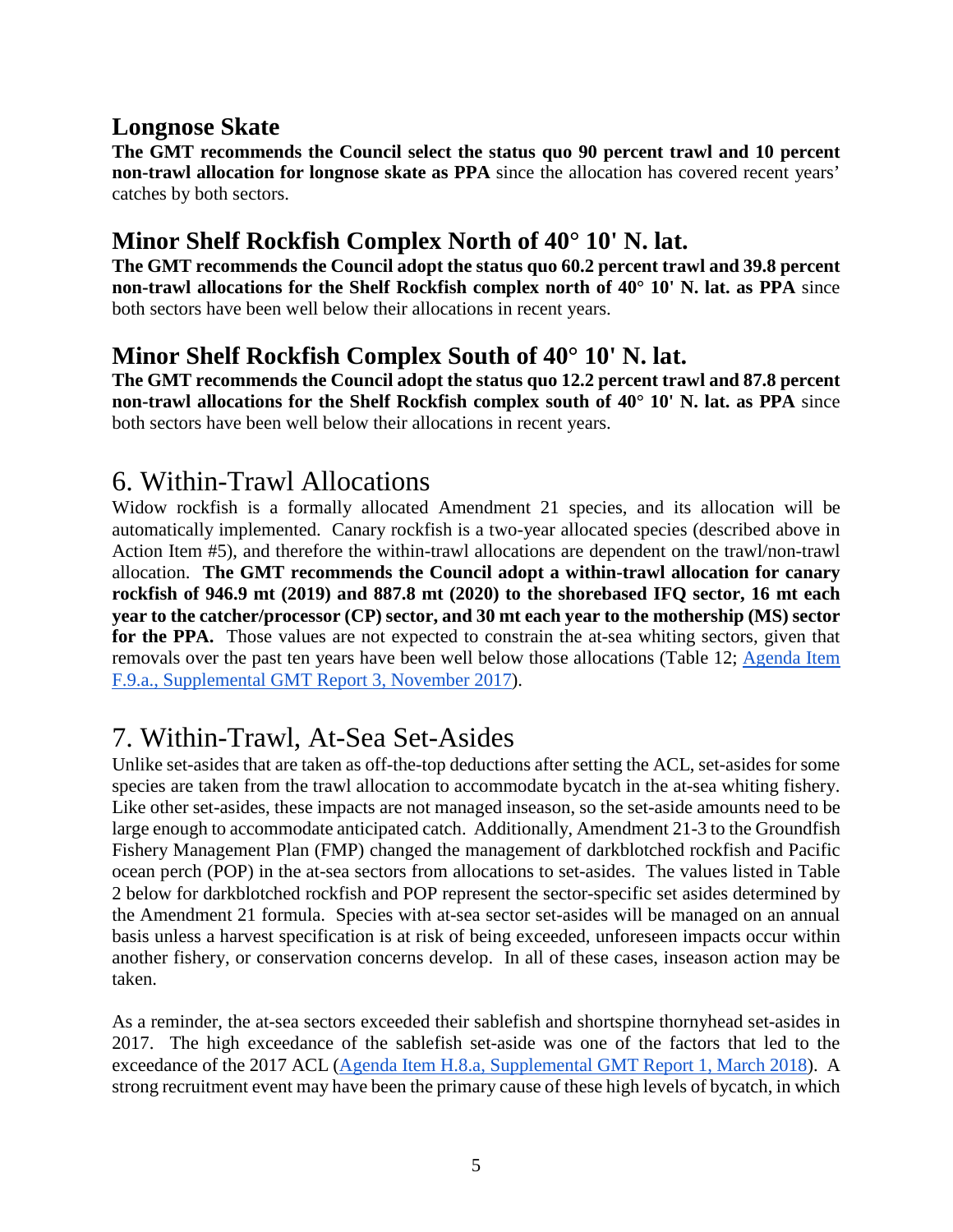case sablefish bycatch in 2019 may return to recent average amounts. In June, the Council could consider the trends in at-sea bycatch and change the set-aside values when they select their FPA.

Therefore, **the GMT recommends the Council adopt the at-sea set-asides presented i[nTable](#page-6-0)** *2* **as PPA;** noting the only change would be a 10 mt increase for shortspine thornyheads to better accommodate the high catch event in 2017. This is a 5 mt increase from the 25 mt that was proposed by the GMT and adopted for analysis by the Council in November 2017. The GMT notes that this 10 mt increase is not expected to negatively impact the IFQ fishery due to low IFQ attainments.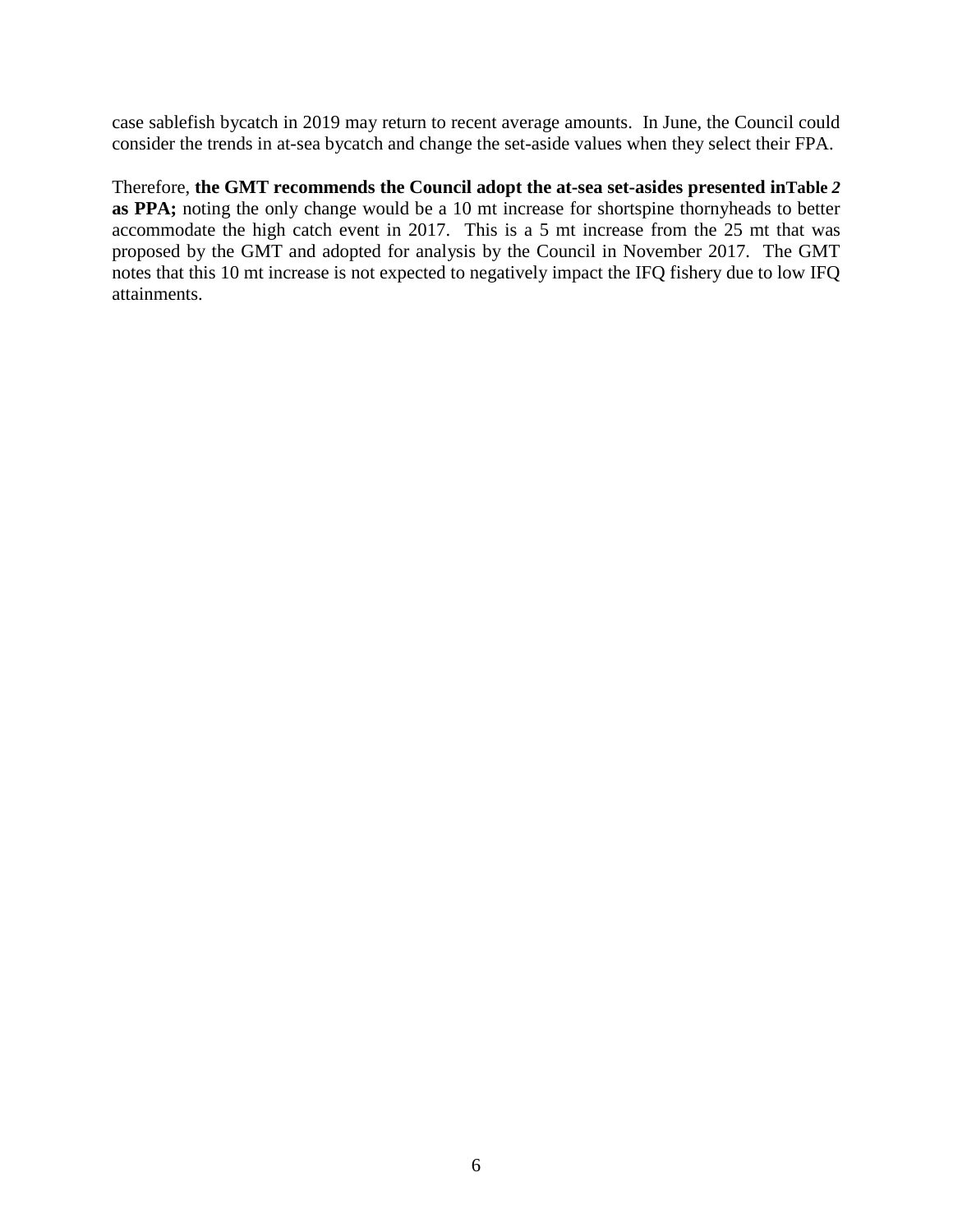<span id="page-6-0"></span>**Table 2. Proposed 2019-2020 set-asides for the at-sea whiting sectors from within the trawl allocations. Note the only change from November 2017 is 5 mt increase for shortspine thornyheads to better accommodate the high catch event in 2017.**

| <b>Species/Species</b><br>Group                | Area                          | <b>Value in</b><br>2018<br><b>Regulations</b><br>(mt) | 2016<br><b>Mortality</b> | 2017<br><b>Mortality</b> | <b>GMT</b><br>Recommendatio<br>n for 2019-2020 |
|------------------------------------------------|-------------------------------|-------------------------------------------------------|--------------------------|--------------------------|------------------------------------------------|
| YELLOWEYE<br><b>ROCKFISH</b>                   | Coastwide                     | $\overline{0}$                                        | $\overline{0}$           | $\boldsymbol{0}$         | $\boldsymbol{0}$                               |
| Arrowtooth<br>flounder                         | Coastwide                     | 70                                                    | 10.07                    | 17.50                    | 70                                             |
| Darkblotched<br>rockfish a/                    | Coastwide                     | 16.7/11.8                                             | 3.51/1.58                | 31.96/7.64               | 21.8/15.4 (2019)<br>23.2/16.4 (2020)           |
| Dover sole                                     | Coastwide                     | 5                                                     | 0.29                     | 0.47                     | 5                                              |
| English sole                                   | Coastwide                     | $\overline{5}$                                        | $\overline{0}$           | 0.04                     | $\overline{5}$                                 |
| Lingcod                                        | N. of 40°10' N. lat.          | 15                                                    | 0.19                     | 0.98                     | 15                                             |
| Longnose skate                                 | Coastwide                     | $\overline{5}$                                        | 0.83                     | 0.97                     | $\overline{5}$                                 |
| Longspine<br>thornyhead                        | N. of 34°27' N. lat.          | 5                                                     | $\overline{0}$           | $\overline{0}$           | 5                                              |
| Minor Shelf<br>Rockfish                        | N. of $40^{\circ}10'$ N. lat. | 35                                                    | 4.25                     | 15.48                    | 35                                             |
| <b>Minor Slope</b><br>Rockfish                 | N. of 40°10' N. lat.          | 100                                                   | 43.25                    | 85.69                    | 100                                            |
| Other Flatfish                                 | Coastwide                     | 20                                                    | 2.85                     | 8.46                     | 20                                             |
| Pacific cod                                    | Coastwide                     | 5                                                     | $\overline{0}$           | $\overline{0}$           | 5                                              |
| POP <sub>a</sub> /                             | N. of 40°10' N. lat.          | 12.7/9.0                                              | 3.09/7.20                | 20.30/5.92               | 237.1/167.4<br>(2019)<br>231/163 (2020)        |
| Petrale sole                                   | Coastwide                     | $\overline{5}$                                        | $\theta$                 | $\theta$                 | 5                                              |
| Sablefish                                      | N. of 36° N. lat.             | 50                                                    | 27.74                    | 153.17                   | 50                                             |
| Shortspine<br>thornyhead                       | N. of 34° 27' N. lat.         | 20                                                    | 10.57                    | 27.95                    | 30                                             |
| <b>Starry flounder</b>                         | Coastwide                     | 5                                                     | $\boldsymbol{0}$         | $\overline{0}$           | 5                                              |
| Yellowtail<br>N. of 40°10' N. lat.<br>rockfish |                               | 300                                                   | 62.28                    | 277.82                   | 300                                            |

a/Values shown in each column are for CP/MS respectively and set aside values in regulation are determined by Amendment 21 formula

## 8. Within-non-trawl, HGs or shares **Cowcod (rebuilding)**

**The GMT recommends the Council adopt the status quo approach of a collective non-trawl allocation for all the non-trawl fisheries (i.e., no separate HGs by fishery) for cowcod as PPA.**  There are no conflicts that would warrant sector protections.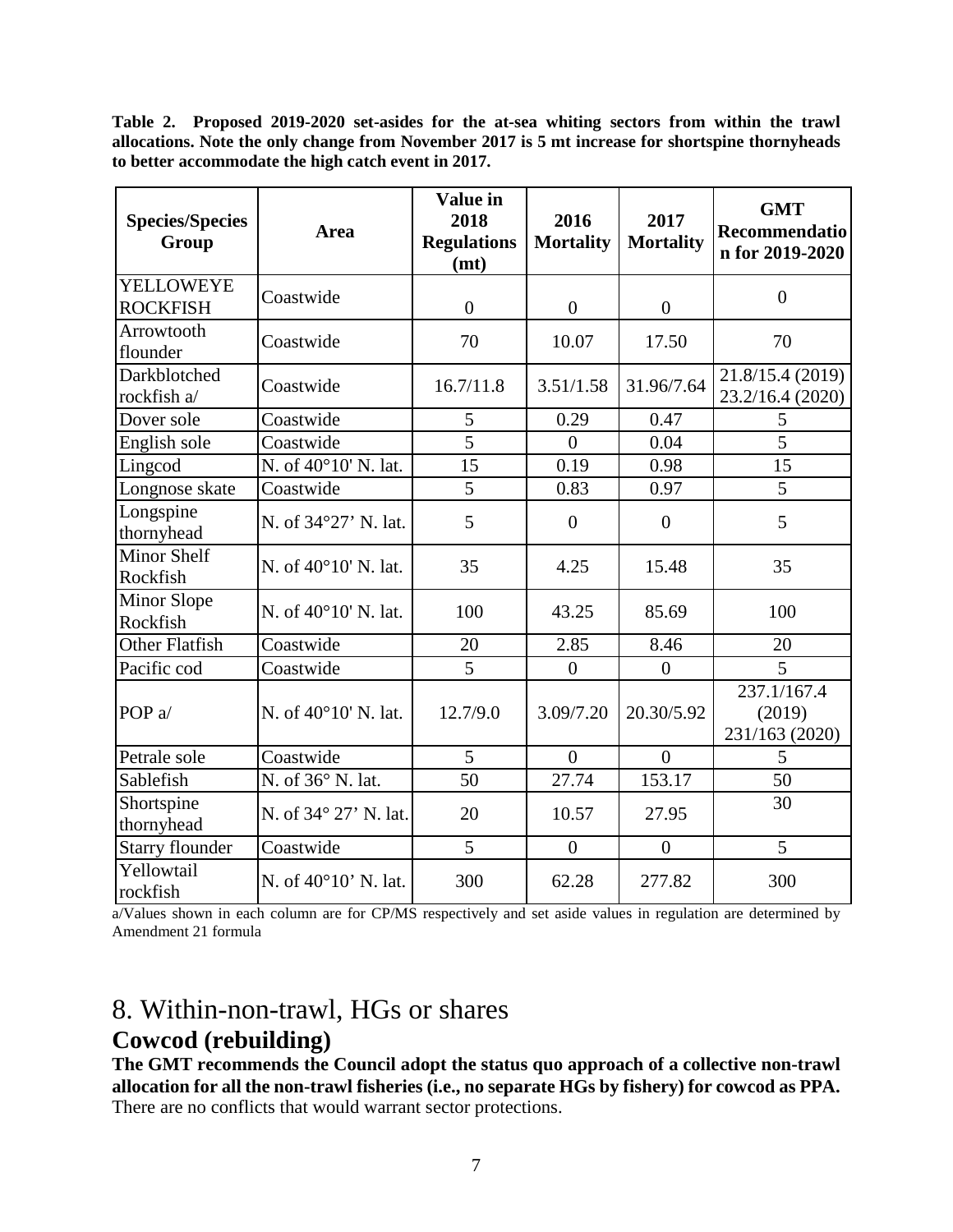## **Yelloweye Rockfish (rebuilding)**

For similar reasons as outlined above for the trawl/non-trawl allocation for yelloweye rockfish (#5), **the GMT recommends the Council adopt the within-non-trawl HGs and shares for yelloweye rockfish as shown in [Table 1.](#page-2-0)** The values are based on status quo proportions from 2018. If the Council were to consider deviating from the status quo allocation proportions, the GMT provided initial thoughts for Council decision-making. Again, the GMT believes that these allocation decisions would be best addressed by the Council.

### **Canary rockfish**

**The GMT recommends the Council adopt the within-non-trawl HGs and shares for canary rockfish presented in [Table 3](#page-7-0) as PPA.** These values are based on the status quo proportions from the 2017-2018 biennium. Based on the Integrated Alternatives analysis in [Appendix A,](https://www.pcouncil.org/wp-content/uploads/2018/03/F2_Att3_Appdx_A_Integrated_Alternatives_Analysis_1804_Apr2018BB.pdf) these shares are not expected to constrain any of non-trawl fisheries.

| <b>Sector</b>    | SQ         | <b>Within Trawl</b> |       |  |
|------------------|------------|---------------------|-------|--|
|                  | proportion | 2019                | 2020  |  |
| Non-Trawl        |            | 384.1               | 361.4 |  |
| Non-Nearshore    | 11.40%     | 43.9                | 41.3  |  |
| <b>Nearshore</b> | 24.60%     | 94.5                | 88.9  |  |
| <b>WA Rec</b>    | 12.30%     | 47.2                | 44.4  |  |
| OR Rec           | 18.50%     | 70.9                | 66.7  |  |
| CA Rec           | 33.20%     | 127.6               | 120.0 |  |

<span id="page-7-0"></span>

## **Bocaccio Rockfish South of 40° 10' N. lat.**

**The GMT recommends the Council adopt the within-non-trawl HGs shown in [Table 4](#page-7-1) for bocaccio rockfish as PPA.** Based on the Integrated Alternatives analysis in [Appendix A,](https://www.pcouncil.org/wp-content/uploads/2018/03/F2_Att3_Appdx_A_Integrated_Alternatives_Analysis_1804_Apr2018BB.pdf) these HGs are not expected to constrain non-trawl fisheries.

<span id="page-7-1"></span>**Table 4. Bocaccio South of 40º 10' N. lat. within-non-trawl HGs (mt).**

| <b>Sector</b>          | 2019  | 2020  |
|------------------------|-------|-------|
| Non-Nearshore          | 386.8 | 374.7 |
| Nearshore              | 4.9   | 4.7   |
| <b>CA</b> Recreational | 874.3 | 846.9 |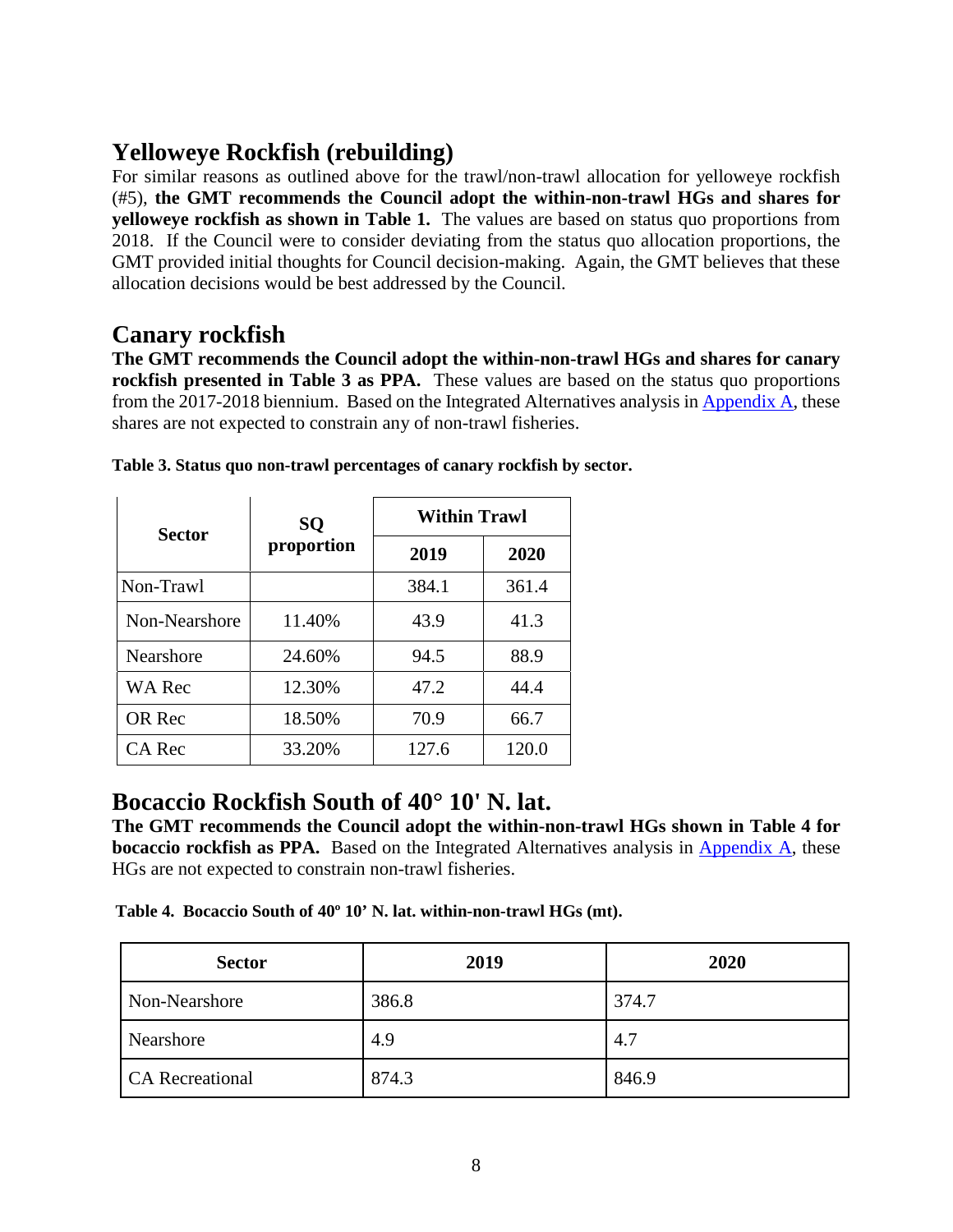## **Sablefish south of 36° N. lat.**

**The GMT recommends the Council adopt the 70-30 percent within-non-trawl shares for sablefish south of 36° N. lat. between limited entry and open access for 2019-2020 as PPA.**  Both sectors are projected to be well below these allocations.

## **Nearshore Rockfish North of 40° 10' N. lat.**

**The GMT recommends the Council adopt the state-specific HGs for the nearshore rockfish complex north of 40° 10' N. lat. as shown in Table A-46 of Appendix A and in [Table 5](#page-8-0) below.**  These are based on the status quo sharing approach that is primarily biologically-based (e.g., if an assessment is state-specific, then that state retains the resulting ACL contribution). Note that the Washington and California HGs remain the same regardless of Oregon blue/deacon rockfish are removed from the complex (Action item #16.b).

| <b>State</b> | 2019 HG | 2020 HG |
|--------------|---------|---------|
| WA           | 19      | 18.7    |
| <b>OR</b>    | 123.4   | 120.1   |
| CA           | 37.3    | 38.6    |

<span id="page-8-0"></span>**Table 5. State HGs (mt) of the northern Nearshore Rockfish complex based on the status quo sharing approach.**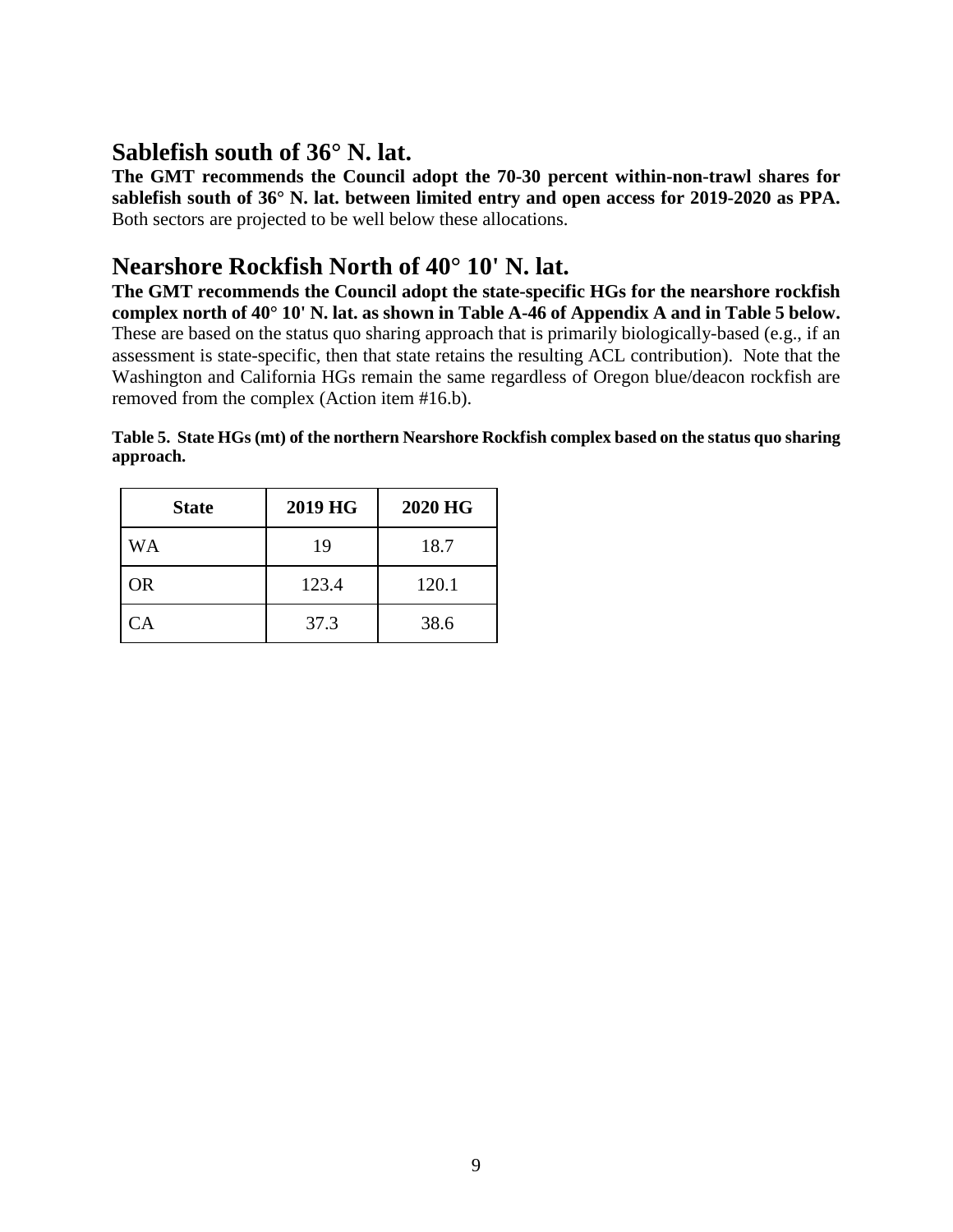#### **GMT Recommendations Summary GMT Recommendations in Bold**

| 2019-2020 Allocations and Harvest Guidelines (HG) |                           |               |                                                                                                                                                                                                                                                                                                                                                                                                                                                                                                                                                                                                                                                               |  |
|---------------------------------------------------|---------------------------|---------------|---------------------------------------------------------------------------------------------------------------------------------------------------------------------------------------------------------------------------------------------------------------------------------------------------------------------------------------------------------------------------------------------------------------------------------------------------------------------------------------------------------------------------------------------------------------------------------------------------------------------------------------------------------------|--|
| #                                                 | Category                  | <b>Sector</b> | <b>Measure</b>                                                                                                                                                                                                                                                                                                                                                                                                                                                                                                                                                                                                                                                |  |
| 1                                                 | <b>Revisions</b>          | All           | Updates to selected rockfish conservation area coordinates in California (Section C.2.1)<br>in Appendix $C$ )<br>The GMT recommends modifying the RCA coordinates as proposed in<br>$\bullet$<br>Appendix C.                                                                                                                                                                                                                                                                                                                                                                                                                                                  |  |
| 2                                                 | Off-the-top<br>deductions |               | Confirm or modify amounts adopted in November 2017 for groundfish mortality in<br>Tribal, EFP, non-groundfish fisheries, and research activities (Sections A.1.1, A.2.1,<br>A.3.1, and A.4.1 in Appendix A)<br>The GMT recommends that the Council specify any desired changes now,<br>as they could affect two-year allocations to the fisheries for anything other<br>than EFPs.                                                                                                                                                                                                                                                                            |  |
| 3                                                 | <b>ACT</b>                |               | Adopt preliminary ACTs for stocks as deemed appropriate (Table A-41)<br>The GMT recommends a cowcod ACT of 6 mt as PPA.<br>$\bullet$                                                                                                                                                                                                                                                                                                                                                                                                                                                                                                                          |  |
| 4                                                 | <b>HG</b>                 |               | Adopt preliminary HGs for species managed within a complex for<br>• Blackgill rockfish within the Slope Rockfish complex south of 40°10' N. lat. (159 mt;<br>Section A.2.3.1 in Appendix A)<br>The GMT recommends a 159 mt fishery HG for blackgill rockfish within<br>$\bullet$<br>the Slope Rockfish complex south of 40° 10' N. lat. for 2019-2020, until<br>Amendment 26 rulemaking is completed.<br>• Nearshore Rockfish north of $40^{\circ}$ 10' N. lat. – consider state quotas (Table A-46)<br>Therefore, the GMT does not recommend the use of an HG for blue/deacon<br>rockfish south of 42° N. lat. with the southern Nearshore Rockfish complex. |  |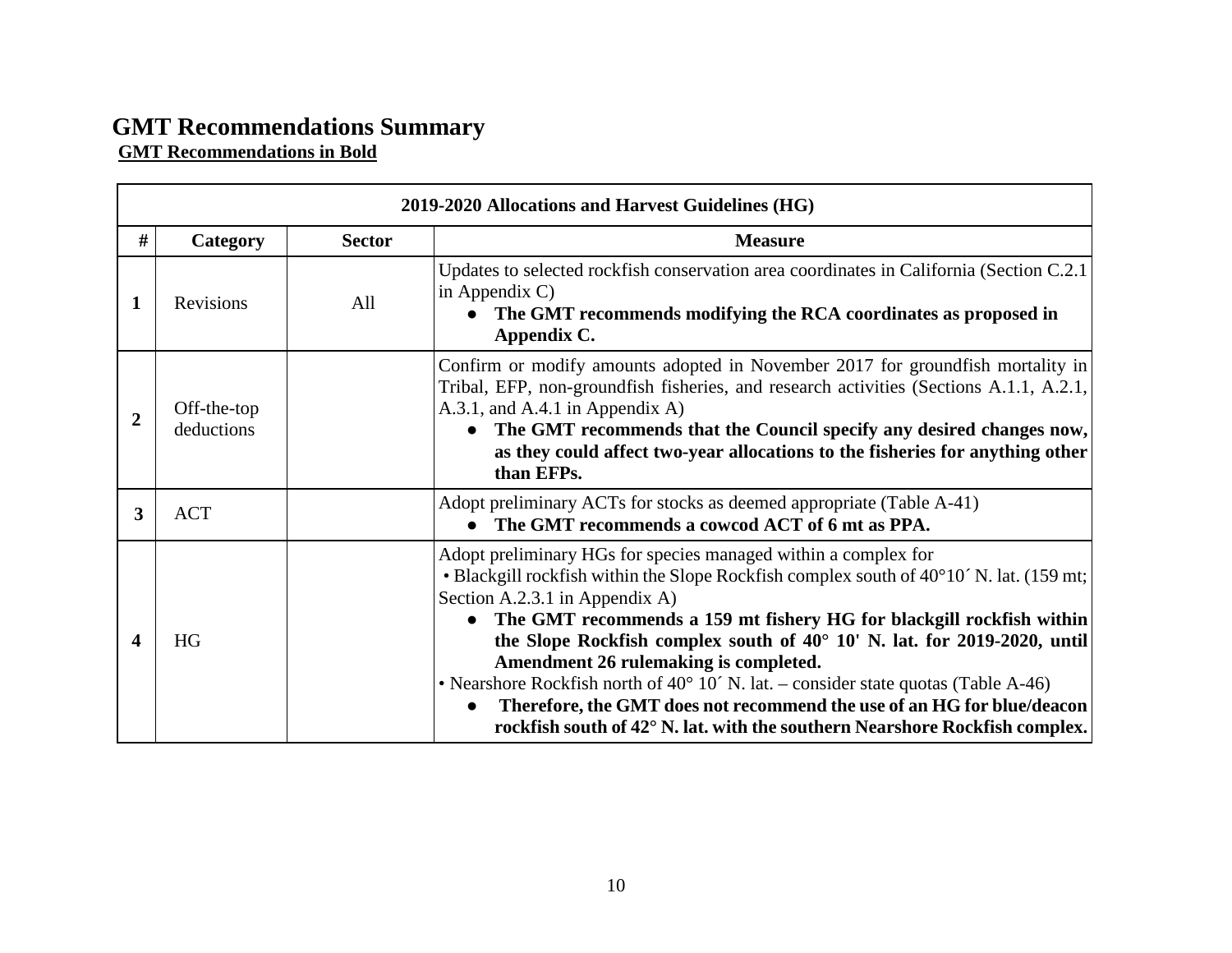| 2019-2020 Allocations and Harvest Guidelines (HG) |                    |                      |                                                                                                                                                                                                                                                                                                                                                                                                                                                                                                                                                                                                                                                                                                                                                                                                                                                                                                                                                                                                                                                                                                                                                                                                                                                                                                                                                                                                                                              |  |  |
|---------------------------------------------------|--------------------|----------------------|----------------------------------------------------------------------------------------------------------------------------------------------------------------------------------------------------------------------------------------------------------------------------------------------------------------------------------------------------------------------------------------------------------------------------------------------------------------------------------------------------------------------------------------------------------------------------------------------------------------------------------------------------------------------------------------------------------------------------------------------------------------------------------------------------------------------------------------------------------------------------------------------------------------------------------------------------------------------------------------------------------------------------------------------------------------------------------------------------------------------------------------------------------------------------------------------------------------------------------------------------------------------------------------------------------------------------------------------------------------------------------------------------------------------------------------------|--|--|
| #                                                 | Category           | <b>Sector</b>        | <b>Measure</b>                                                                                                                                                                                                                                                                                                                                                                                                                                                                                                                                                                                                                                                                                                                                                                                                                                                                                                                                                                                                                                                                                                                                                                                                                                                                                                                                                                                                                               |  |  |
| 5                                                 | <b>Allocations</b> | Trawl, Non-<br>Trawl | Adopt preliminary 2-year trawl and non-trawl allocations; analyses in Appendix A<br>assumed the following allocations:<br>The GMT recommends the Council adopt the status quo 40 percent trawl<br>$\bullet$<br>and 60 percent non-trawl allocations for cowcod as PPA.<br>Therefore, for all alternatives, the GMT recommends the Council adopt<br>trawl/non-trawl allocations for yelloweye that are shown in Table 1 as PPA.<br>The GMT recommends the Council adopt status quo 39 percent trawl and<br>61 percent non-trawl allocations for bocaccio as PPA.<br>The GMT recommends the Council select the status quo 95 percent trawl<br>and 5 percent non-trawl allocation for big skate as PPA.<br>The GMT recommends the Council adopt a trawl allocation of 1,001.8 mt<br>$(2019)$ and 942.5 mt $(2020)$ and a non-trawl allocation of 384.1 mt $(2019)$<br>and 361.4 mt (2020) for canary rockfish as PPA.<br>The GMT recommends the Council select the status quo 90 percent trawl<br>and 10 percent non-trawl allocation for longnose skate as PPA.<br>The GMT recommends the Council adopt status quo 60.2 percent trawl and<br>39.8 percent non-trawl allocations for the Shelf Rockfish complex north of<br>40° 10' N. lat. as PPA.<br>The GMT recommends the Council adopt status quo 12.2 percent trawl and<br>88.8 percent non-trawl allocations for the Shelf Rockfish complex south of<br>$40^{\circ}$ 10' N. lat. as PPA. |  |  |
| 6                                                 | <b>Allocations</b> | <b>Within Trawl</b>  | Adopt preliminary canary allocations for the shorebased IFQ, CP, and MS sectors<br>(Tables A-47 and A-49 in Appendix A)<br>The GMT recommends the Council adopt a within-trawl allocation for<br>$\bullet$<br>canary rockfish of 946.9 mt (2019) and 887.8 mt (2020) to the shorebased<br>IFQ, 16 mt to the catcher/processor (CP), and 30 mt to the mothership (MS)<br>sectors as PPA.                                                                                                                                                                                                                                                                                                                                                                                                                                                                                                                                                                                                                                                                                                                                                                                                                                                                                                                                                                                                                                                      |  |  |